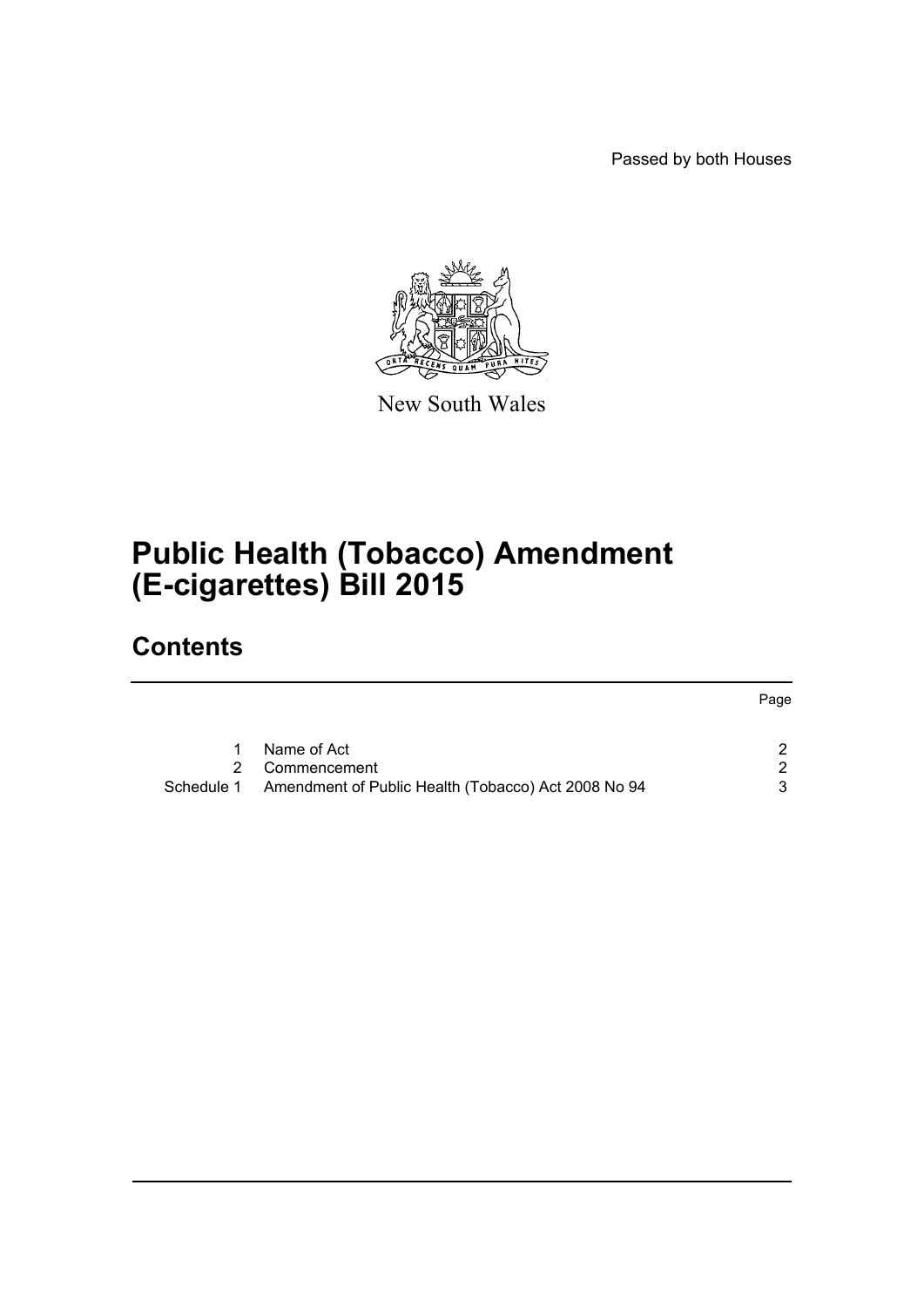*I certify that this public bill, which originated in the Legislative Assembly, has finally passed the Legislative Council and the Legislative Assembly of New South Wales.*

> *Clerk of the Legislative Assembly. Legislative Assembly, Sydney,* , 2015



New South Wales

# **Public Health (Tobacco) Amendment (E-cigarettes) Bill 2015**

Act No , 2015

An Act to amend the *Public Health (Tobacco) Act 2008* to regulate the sale, packaging, advertising and display of e-cigarettes and to prohibit the sale of e-cigarettes and e-cigarette accessories to persons who are under the age of 18 years; and for related purposes.

*I have examined this bill and find it to correspond in all respects with the bill as finally passed by both Houses.*

*Assistant Speaker of the Legislative Assembly.*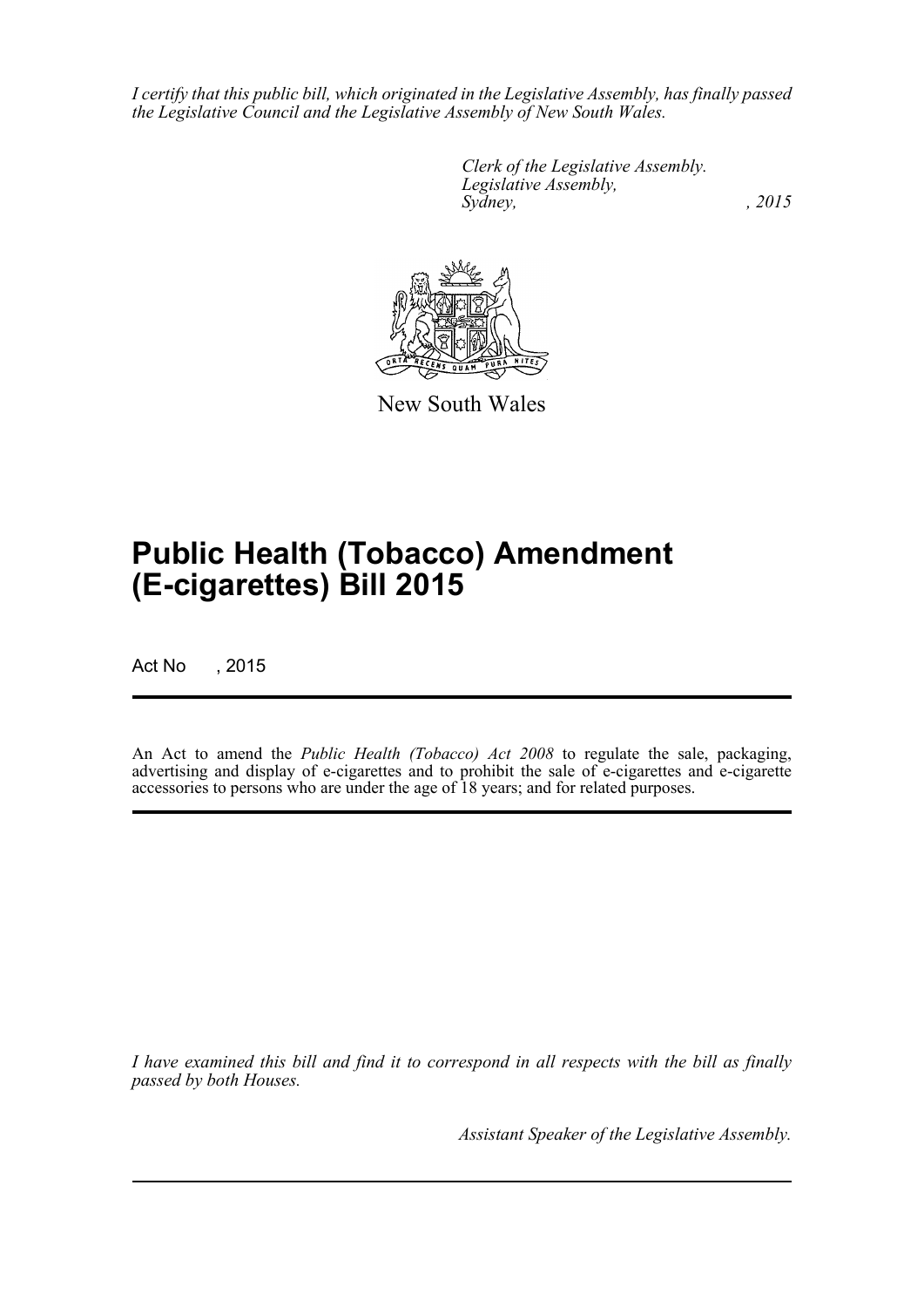# <span id="page-2-0"></span>**The Legislature of New South Wales enacts:**

# **1 Name of Act**

This Act is the *Public Health (Tobacco) Amendment (E-cigarettes) Act 2015*.

# <span id="page-2-1"></span>**2 Commencement**

This Act commences on a day or days to be appointed by proclamation.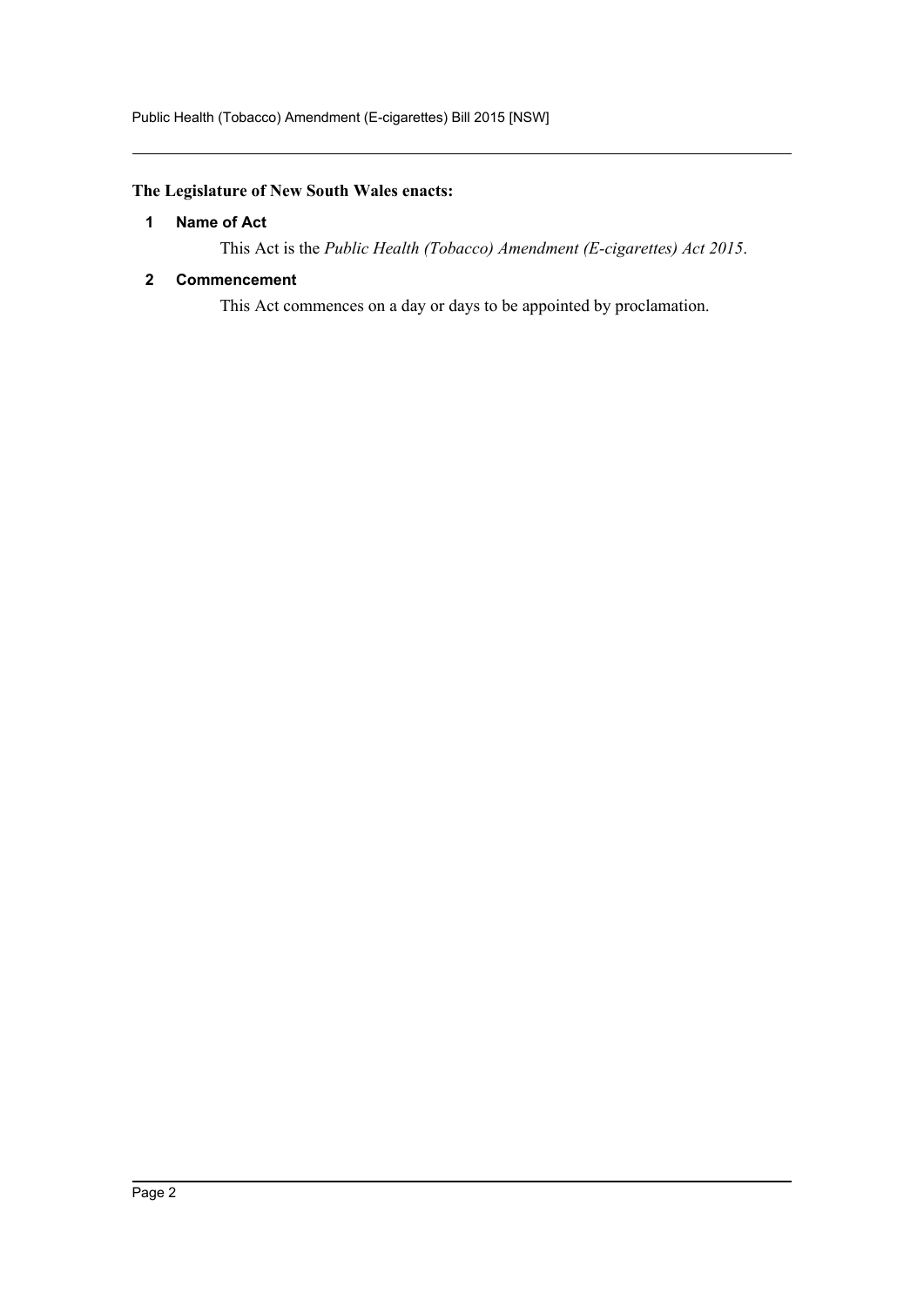# <span id="page-3-0"></span>**Schedule 1 Amendment of Public Health (Tobacco) Act 2008 No 94**

# **[1] Section 3 Objects of Act**

Omit "and non-tobacco smoking products" from section 3 (2) (a).

Insert instead ",non-tobacco smoking products and e-cigarettes".

# **[2] Section 3 (2) (b)**

Omit "those products".

Insert instead "tobacco products, non-tobacco smoking products, e-cigarettes and e-cigarette accessories".

## **[3] Section 4 Definitions**

Insert in alphabetical order in section 4 (1):

#### *e-cigarette* means:

- (a) a device (other than a device of a kind excluded by the regulations) that is designed to generate or release an aerosol or vapour (whether or not containing nicotine) by electronic means for inhalation by its user in a manner that replicates, or produces an experience similar to, the inhalation of smoke from an ignited tobacco product or ignited non-tobacco smoking product, or
- (b) any other device of a kind prescribed by the regulations that is designed to be used by its user in a way that replicates, or produces an experience similar to, the use of a tobacco product or non-tobacco smoking product.

## *e-cigarette accessory* means:

- (a) a cartridge, capsule or other container designed to contain a liquid, aerosol, gas, vapour or other substance for use in an e-cigarette, or
- (b) a heating element designed for use in an e-cigarette, or
- (c) any other component of an e-cigarette (or class of e-cigarettes) of a kind prescribed by the regulations.

*e-cigarette vending machine* means a machine, device or contrivance from which e-cigarettes or e-cigarette accessories can be obtained by an operation that involves inserting money, or a token or object, into the machine, device or contrivance, whether or not some other action is required to activate the machine.

# **[4] Section 4 (1)**

## Omit the definition of *tobacco vending machine token*. Insert in alphabetical order:

## *vending machine token* means:

- (a) in relation to a tobacco vending machine—a tobacco vending machine token, or
- (b) in relation to an e-cigarette vending machine—a token that is designed to be inserted into an e-cigarette vending machine to enable the purchase or supply of e-cigarettes or e-cigarette accessories from the vending machine.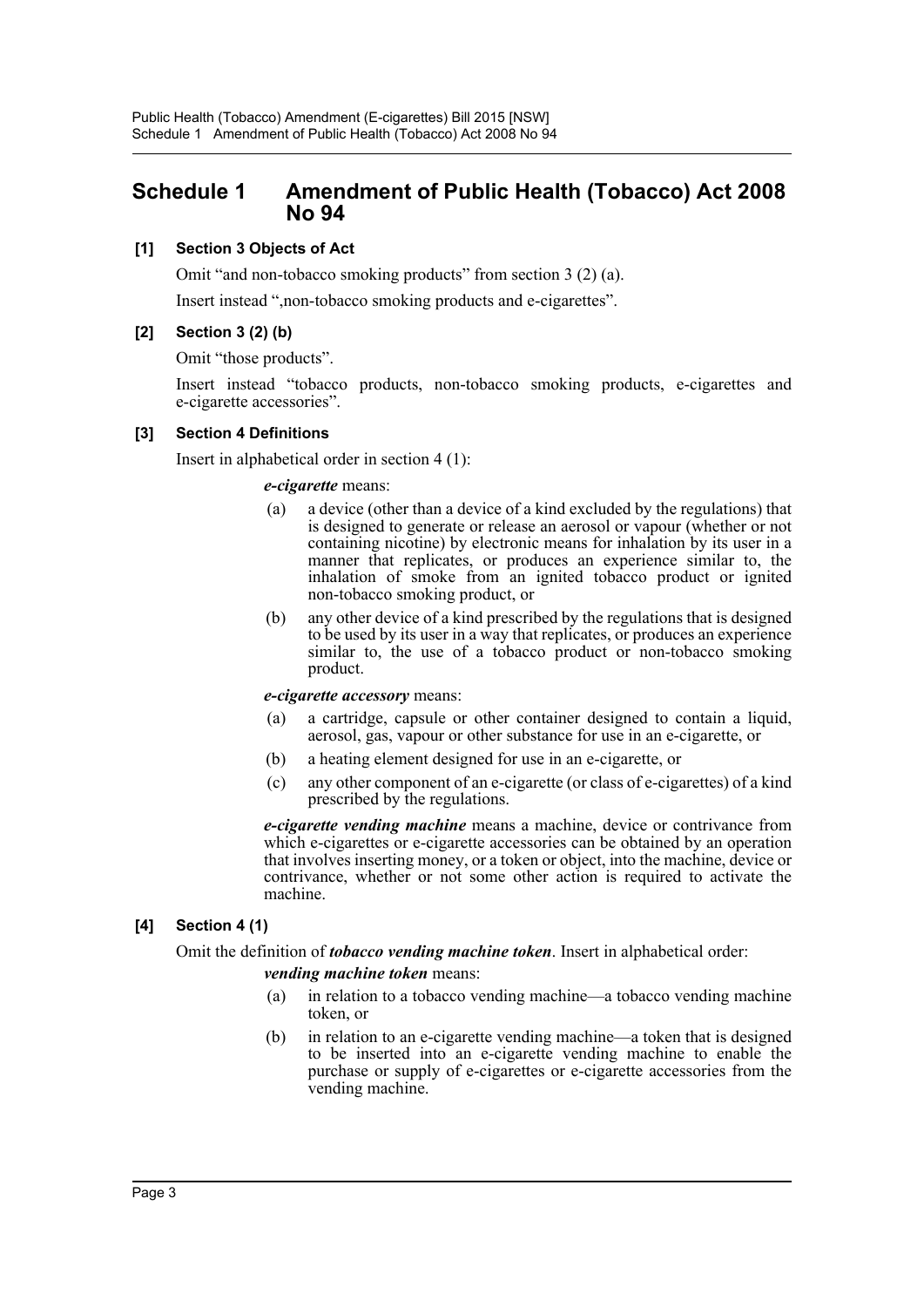# **[5] Section 8A**

Insert before section 9:

### **8A Application of Division to e-cigarettes and e-cigarette accessories**

- (1) This Division applies in relation to e-cigarettes and e-cigarette accessories in the same way as it applies in relation to tobacco products and smoking accessories, respectively.
- (2) For this purpose:
	- (a) each reference in this Division to a tobacco product is to be read as including a reference to an e-cigarette, and
	- (b) each reference in this Division to a smoking accessory is to be read as including a reference to an e-cigarette accessory.

## **[6] Part 2, Division 3, heading**

Insert "**and e-cigarette vending machines**" after "**machines**".

# **[7] Section 12 Places where tobacco or e-cigarette vending machines may be placed**

Omit "tobacco vending machine" wherever occurring in section 12 (1) and (2).

Insert instead "tobacco or e-cigarette vending machine".

#### **[8] Section 13 Operation of tobacco or e-cigarette vending machines to be controlled by staff**

Omit "tobacco vending machine" where firstly occurring, "tobacco products or non-tobacco smoking products" and "tobacco vending machine token".

Insert instead "tobacco or e-cigarette vending machine", "tobacco products, non-tobacco smoking products, e-cigarettes or e-cigarette accessories" and "vending machine token", respectively.

#### **[9] Section 14 Regulation of product display on tobacco or e-cigarette vending machines**

Omit "tobacco vending machine", "tobacco products or non-tobacco smoking products" and "form" from section 14 (1).

Insert instead "tobacco or e-cigarette vending machine", "tobacco products, non-tobacco smoking products, e-cigarettes or e-cigarette accessories" and "form (if any)", respectively.

## **[10] Section 15 Responsibilities of occupiers for vending machines**

Omit "tobacco vending machine" and "tobacco products or non-tobacco smoking products" wherever occurring.

Insert instead "tobacco or e-cigarette vending machine" and "tobacco products, non-tobacco smoking products, e-cigarettes or e-cigarette accessories", respectively.

## **[11] Section 15 (4)**

Omit "tobacco products".

Insert instead "tobacco products, non-tobacco smoking products, e-cigarettes or e-cigarette accessories".

## **[12] Part 3, heading**

Insert "**and e-cigarettes**" after "**tobacco products**".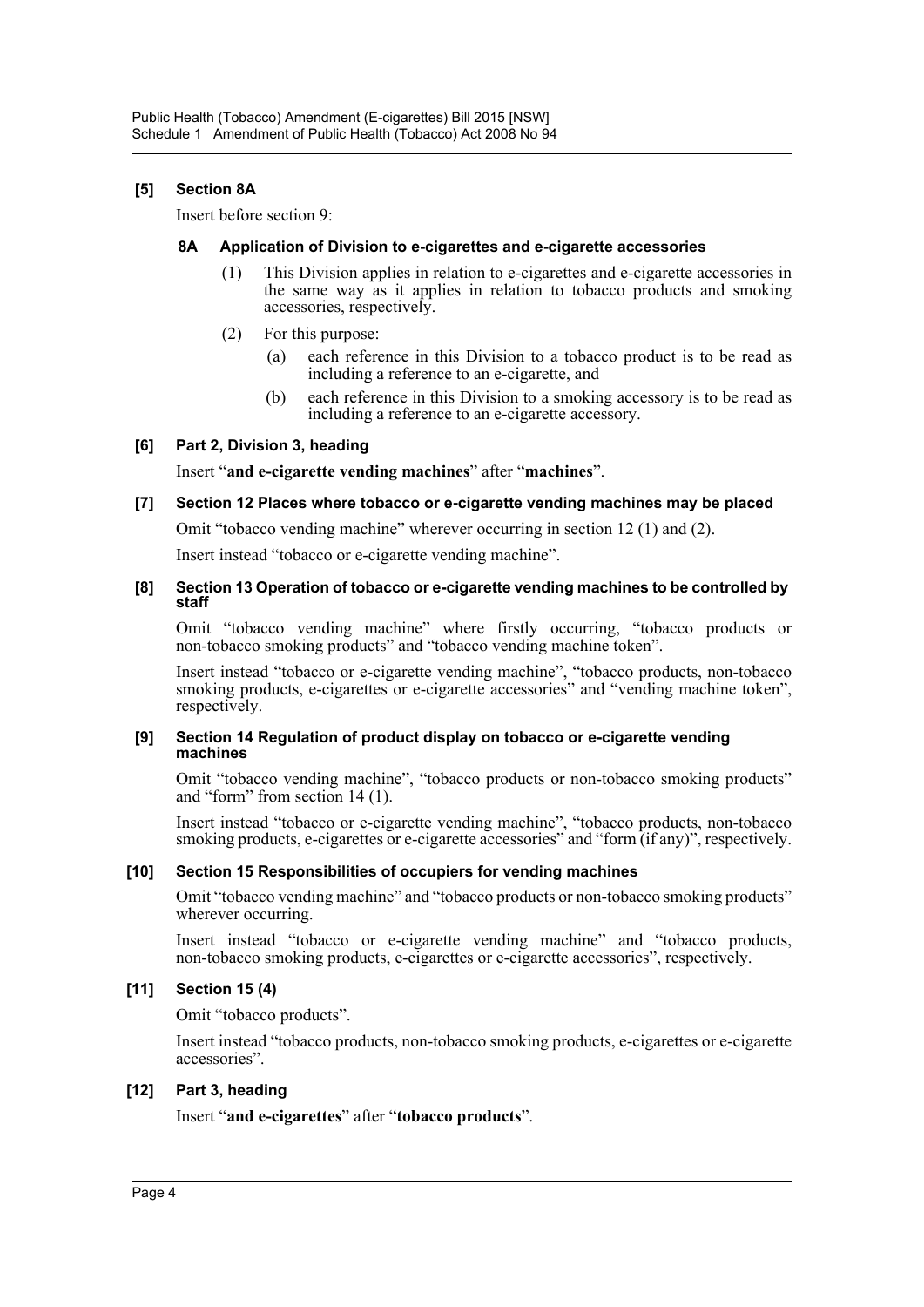# **[13] Section 15A**

Insert before section 16:

### **15A Application of Part to e-cigarettes and e-cigarette accessories**

- (1) This Part applies in relation to e-cigarette advertisements and e-cigarettes in the same way as it applies in relation to tobacco advertisements and tobacco products, respectively.
- (2) For this purpose:
	- (a) each reference in this Part to a tobacco advertisement is to be read as including a reference to an e-cigarette advertisement, and
	- (b) each reference in this Part to a tobacco product is to be read as including a reference to an e-cigarette, and
	- (c) the reference to otherwise than by smoking in section 21 (1), in its application to e-cigarettes, is to be read as including a reference to otherwise than by inhalation of an aerosol or vapour.
- (3) In this section, an *e-cigarette advertisement* means writing, or any still or moving picture, sign, symbol or other visual image or message or audible message, or a combination of two or more of them, that gives publicity to, or otherwise promotes or is intended to promote:
	- (a) the purchase or use of an e-cigarette, or
	- (b) the trademark or brand name, or part of a trademark or brand name, of an e-cigarette,

but does not include anything of a kind excluded by the regulations.

#### **[14] Section 22 Sale of tobacco and non-tobacco smoking products or e-cigarettes and e-cigarette accessories to minors**

Insert after section 22 (2):

(2A) A person must not sell an e-cigarette or e-cigarette accessory to a person who is under the age of 18 years unless it is an authorised product.

**Note.** The sale of an e-cigarette that generates or releases an aerosol or vapour that contains nicotine, or the sale of an e-cigarette accessory containing nicotine, is prohibited in New South Wales unless it is an authorised product. See, in particular, the *Poisons and Therapeutic Goods Act 1966*.

- (2B) A person who contravenes this section is guilty of an offence. Maximum penalty:
	- (a) in the case of an individual, 100 penalty units for a first offence or 500 penalty units for a second or subsequent offence, or
	- (b) in the case of a corporation, 500 penalty units for a first offence or 1,000 penalty units for a second or subsequent offence.

# **[15] Section 22 (3)**

Omit "or non-tobacco smoking product" wherever occurring.

Insert instead ", non-tobacco smoking product, e-cigarette or e-cigarette accessory".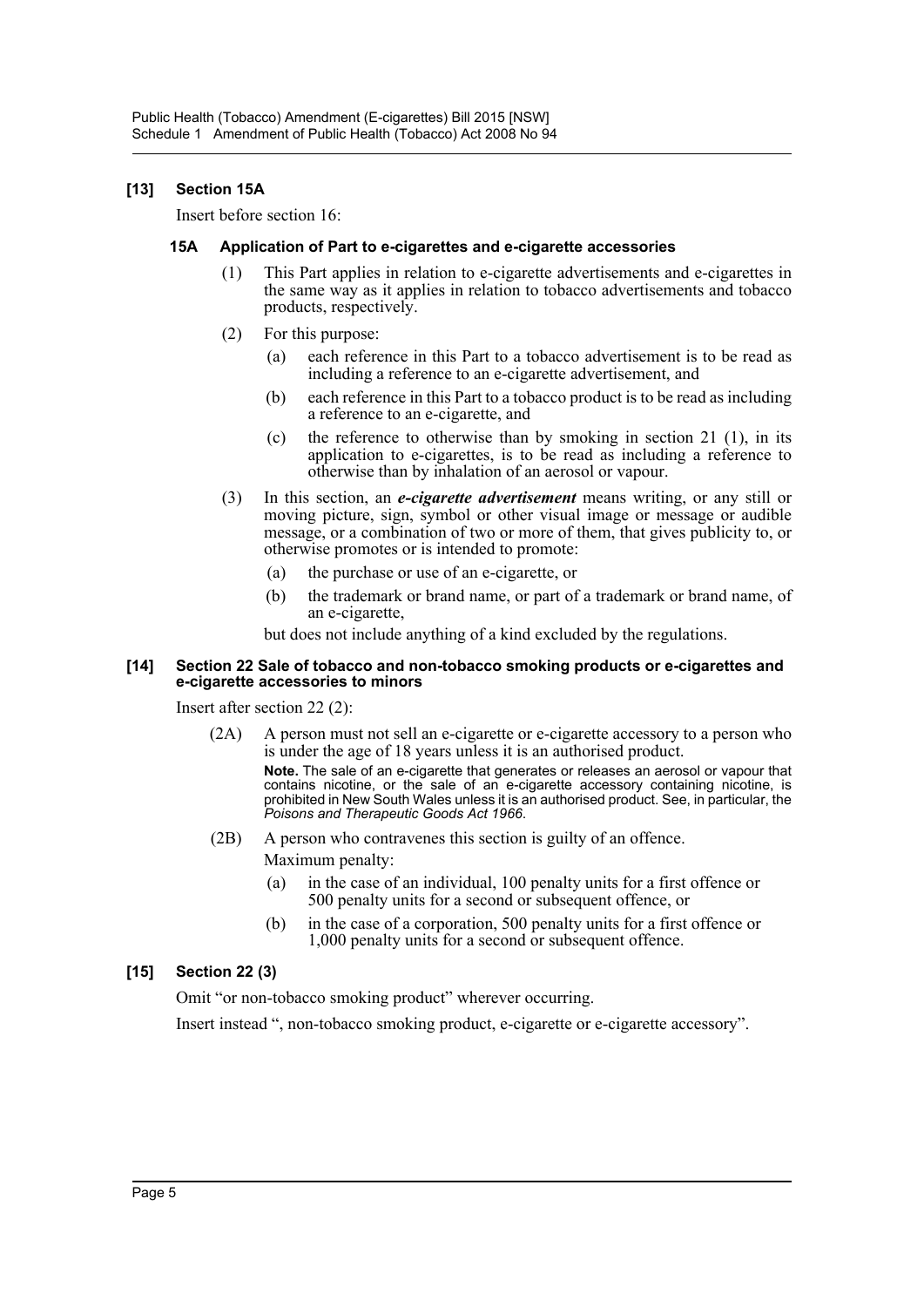# **[16] Section 22 (4)**

Omit the maximum penalty from the end of section 22. Insert instead:

(4) In this section:

*authorised product* means a device or accessory (other than a device or accessory of a kind excluded by the regulations) that is:

- (a) a therapeutic good (as defined in the *Therapeutic Goods Act 1989* of the Commonwealth):
	- (i) registered in the Australian Register of Therapeutic Goods maintained under section 9A of that Act, or
	- (ii) the subject of an approval or authority under section 19 of that Act, or
- (b) supplied under a licence or authority in force under the *Poisons and Therapeutic Goods Act 1966* or the regulations under that Act.

# **[17] Section 23 Purchasing tobacco, smoking or vaping products on behalf of minors**

Omit "tobacco product or non-tobacco smoking product" from section 23 (1).

Insert instead "tobacco, smoking or vaping product".

# **[18] Section 23 (3)**

Insert after section 23 (2):

(3) In this section:

*tobacco, smoking or vaping product* means any of the following:

- (a) a tobacco product,
- (b) a non-tobacco smoking product,
- (c) an e-cigarette that is not an authorised product within the meaning of section<sub>22</sub>,
- (d) an e-cigarette accessory that is not an authorised product within the meaning of section 22.

#### **[19] Section 24 Supplying vending machine tokens to minors and activating tobacco or e-cigarette vending machines for minors**

Omit "tobacco vending machine" where firstly and thirdly occurring in section 24 (1) and wherever occurring in section 24 (2).

Insert instead "tobacco or e-cigarette vending machine".

## **[20] Section 24 (1)**

Omit "tobacco vending machine token". Insert instead "vending machine token".

## **[21] Section 25 Obtaining vending machine tokens on behalf of minors**

Omit "tobacco vending machine token" from section 25 (1). Insert instead "vending machine token".